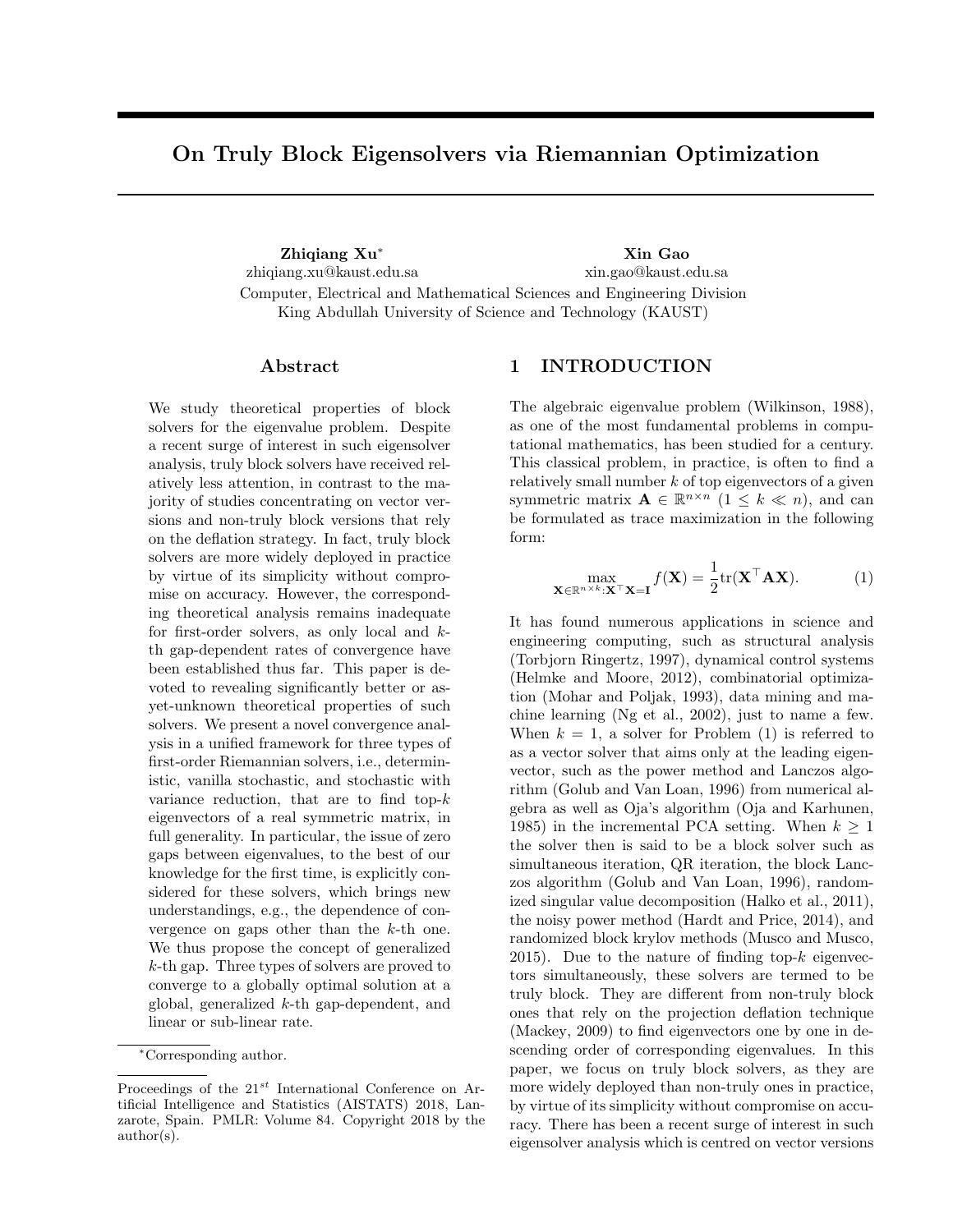(Balsubramani et al., 2013; Shamir, 2015, 2016b; Garber et al., 2016; Wang et al., 2016; Lei et al., 2016; Wang et al., 2017; Gao et al., 2017). It was either mentioned (Wang et al., 2017) or by default in these recent studies on vector solvers that their analyses hold for the block version by the deflation strategy. There also exists the work of the block solver in which the analysis is explicitly built on this strategy (Allen-Zhu and Li, 2016). Thus, they are all subsumed by the category of non-truly block solvers. For truly block ones, on one hand, it is unclear so far whether those recent analyses on vector solvers remain valid as there has been no such attempt except for Shamir (2015) and Ge et al. (2016). On the other hand, the aforementioned truly block solvers are not designed to work in the stochastic setting, albeit with nice properties, e.g., global/gap-free/optimal convergence rates (Halko et al., 2011; Musco and Musco, 2015), in their current forms. The state-of-the-art with the intersection of both worlds, i.e., stochastic truly block solvers, such as the noisy power method (Hardt and Price, 2014) and block VR-PCA (Shamir, 2016a), currently can only make it to a local/global,  $k$ -th gap-dependent, and linear rate. The noisy power method entails restrictive assumptions on noises, e.g., k-th gap-dependent and  $\epsilon$ -small norm, while the block VR-PCA is local. They both are  $k$ -th gap-dependent. In addition, when the  $k$ th gap is  $zero<sup>1</sup>$ , the previous gap-free analyses (Musco and Musco, 2015; Allen-Zhu and Li, 2016) uniformly assert that gaps play no role in characterizing convergence. However, this would hardly be true, as globally optimal solutions are not unique any more and then nearest positive gaps might take effect instead. Therefore, natural questions that arise are if the convergence analysis of a stochastic truly block solver can be strengthened to achieve stronger results (e.g., global convergence) and if we can squeeze out any refreshing information from the  $k$ -th gap-free analysis (i.e., free from the dependence on the  $k$ -th gap). This paper is devoted to investigations on these questions and the quick answer to them is affirmative.

We present a simple yet effective theoretical analysis for Problem (1) via first-order Riemannian optimization. Three types of Riemannian gradient solvers, i.e., deterministic, vanilla stochastic, and stochastic with variance reduction, are cast into a unified framework and analyzed in full generality. Instead of the commonly used chordal distance (Shamir, 2016a; Xu et al., 2017), i.e.,  $\Theta(\mathbf{X}, \mathbf{V}_k) = k - \sum_{j=1}^k \cos^2 \theta_j(\mathbf{X}, \mathbf{V}_k)$ , a novel potential function is defined by a variant of the Binet-Cauchy distance on Stiefel manifolds, i.e.,  $\Psi(\mathbf{X}, \mathbf{V}_l) = 1 - \prod_{j=1}^{\min\{k,l\}} \cos^2 \theta_j(\mathbf{X}, \mathbf{V}_l)$ , where  $\mathbf{X} \in$ 

 $St(n, k)$  (see Section 3 for notations),  $V_l$  consists of top-l eigenvectors of **A**, and  $\theta_i(\mathbf{X}, \mathbf{V}_l)$  represents the j-th principal angle between **X** and  $V_l$  (see Section 4.1) for definitions). In particular, we make the following contributions:

- We propose a novel potential function for the convergence analysis of first-order truly block eigensolvers. It is key to global convergence and handling zero gaps.
- Different from the gap-free analysis, we figure out the surrogate role of the  $k$ -th gap in characterizing convergence when it is zero. To unify two distinct cases, i.e., k-th gap-dependent and -free, we propose generalized k-th gap. Particularly, larger generalized k-th gap reap faster convergence.
- A deterministic Riemannian gradient truly block eigensolver with constant/diminishing step-sizes is shown to converge to a globally optimal solution at a global, generalized k-th gap-dependent rate of type  $O(\log_{\frac{1}{\epsilon}})/O(\frac{1}{\epsilon}).$
- A stochastic Riemannian gradient truly block eigensolver is shown to converge to a globally optimal solution at a global, generalized k-th gapdependent rate of type  $O(\frac{1}{\epsilon})$ .
- A RSVRG truly block eigensolver with constant/diminishing step-sizes is shown to converge to a globally optimal solution at a global, generalized k-th gap-dependent rate of type  $O(\log \frac{1}{\epsilon})/O(\frac{1}{\epsilon}).$

The rest of the paper is organized as follows. Section 2 reviews the literature work with a focus on recent studies. Preliminaries about Riemannian optimization and three types of first-order truly block Riemannian solvers are presented in Section 3, which then is followed by theoretical analysis in Section 4. The paper concludes with discussions in Section 5.

# 2 RELATED WORK

There is a vast literature on solvers for the eigenvalue probelm due to its century long history. We concentrate only on those recent closely related studies, and briefly discuss three versions of recent solvers (i.e., vector, non-truly block, and truly block) and the gap-free analysis.

Recent eigensolver analyses mainly focus on the vector case. Balsubramani et al. (2013) gave finite-sample convergence rates of two schemes of the incremental PCA, i.e., Krasulina (1969), Oja and Karhunen (1985).

<sup>&</sup>lt;sup>1</sup>Then the multiplicity of the  $k$ -th eigenvalue is greater than 1.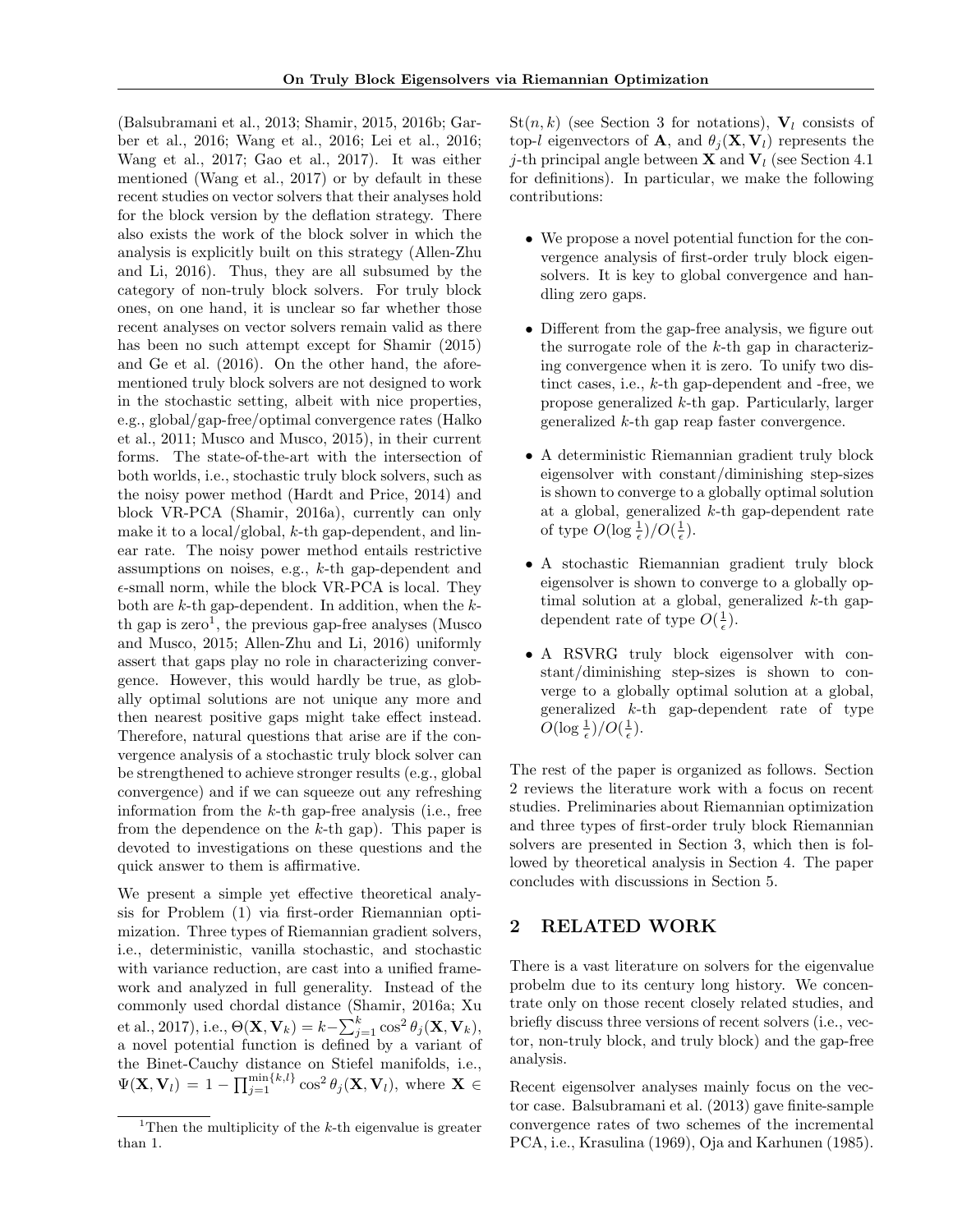| Solver                | Convergence     | $k$ -th gap       | rate                                                          | solution            | stoc                   | VR.                    |
|-----------------------|-----------------|-------------------|---------------------------------------------------------------|---------------------|------------------------|------------------------|
|                       |                 |                   |                                                               |                     |                        |                        |
| Hardt et al. $(2014)$ | global          | dependent         | $O(\log \frac{1}{\epsilon})$                                  | globally optimal    | yes                    | no                     |
| Musco et al. $(2015)$ | global          | dependent or free | $O(\log \frac{1}{\epsilon})$<br>or $\frac{1}{\epsilon^{3/2}}$ | globally optimal    | no                     | no                     |
| Shamir $(2016a)$      | local           | dependent         | $O(\log \frac{1}{\epsilon})$                                  | globally optimal    | yes                    | yes                    |
| Ge et al. (2016)      | global          | dependent         | $O(\log \frac{1}{\epsilon})$                                  | globally optimal    | $\mathbf{n}\mathbf{o}$ | $\mathbf{n}$           |
| Absil et al. $(2008)$ | global or local | free              | $O(\log \frac{1}{\epsilon})$                                  | critical or optimal | $\mathbf{n}$           | $\mathbf{n}$           |
| Bonnabel (2013)       | global          | free              | unknown                                                       | critical point      | yes                    | $\mathbf{n}\mathbf{o}$ |
| Zhang et al. $(2016)$ | global          | free              | $1/\epsilon$                                                  | critical point      | yes                    | yes                    |
| Xu et al. $(2016)$    | local           | dependent         | $1/\epsilon$                                                  | globally optimal    | yes                    | no                     |
| Liu et al. $(2016)$   | $_{\rm local}$  | dependent         | $O(\log \frac{1}{\epsilon})$                                  | globally optimal    | $\mathbf{n}\mathbf{o}$ | $\mathbf{n}$           |
| Xu et al. (2017)      | local           | dependent         | $O(\log \frac{1}{\epsilon})$                                  | globally optimal    | yes                    | yes                    |
| Theorem 4.1           | global          | depedent or free  | or $\frac{1}{2}$<br>$O(\log \frac{1}{\epsilon})$              | globally optimal    | no                     | no                     |
| Theorem 4.2           | global          | depedent or free  | $1/\epsilon$                                                  | globally optimal    | yes                    | no                     |
| Theorem 4.3           | global          | depedent or free  | $O(\log \frac{1}{\epsilon})$<br>or                            | globally optimal    | yes                    | yes                    |

Table 1: Comparison of Truly Block Eigensolvers

(where stoc and VR stand for stochastic and variance reduction, respectively)

The rates are global, k-th gap-dependent and sublinear  $O(\frac{1}{\epsilon})$ . Shamir (2015) proposed the VR-PCA which is the first stochastic variance reduced PCA, and proved its local, k-th gap-dependent and linear convergence rate  $O(\log \frac{1}{\epsilon})$ . Garber et al. (2016) presented a robust analysis of the shift-and-invert preconditioning method for faster eigenvector computation and achieved a global, k-th gap-dependent and linear convergence rate. Note that this is not a conventional stochastic algorithm like stochastic gradient descent (SGD). The merit of the method is that it enables the problem to be decomposed into a series of linear system problems that can leverage fast stochastic gradient methods, e.g., SVRG (Johnson and Zhang, 2013). This idea or similar ones were also exploited or extended to the generalized eigenvalue problem and canonical correlation analysis (Ge et al., 2016; Wang et al., 2016, 2017; Gao et al., 2017). The analyses above have not been extended to truly block cases except for Shamir (2015) and Ge et al. (2016), as such an extension is often non-trivial though the non-truly block case is apparent. Shamir (2016a) extended the VR-PCA to the truly block setting with the same theoretical guarantee stated, while Ge et al. (2016) analyzed the deterministic truly block CCA and achieved global, k-th gap-dependent and linear rates of convergence. Allen-Zhu and Li (2016) presented an improved analysis of the shift-and-invert method for stochastic non-truly block singular value decomposition.

There are relatively less recent studies on a truly block solver. Halko et al. (2011) studied randomized SVD which first makes use of random sampling to compress the input matrix and then does the job in the reduced space. Musco and Musco (2015) proposed a stronger and faster approximate SVD by randomized block Krylov methods and proved global, k-th gap-dependent or gap-free, and linear  $O(\log \frac{1}{\epsilon})$  or sublinear  $O(\frac{1}{\sqrt{\epsilon}})$  rates. However, they don't have stochastic versions. Hardt and Price (2014) proposed the noisy power method which is truly block with a global, k-th gap-dependent and linear convergence rate. Although the stochastic version is included as a special case, the rate comes with restrictive assumptions. For example, the noise norm is required to be  $\epsilon$ -small, which can hardly hold at the beginning of stochastic algorithms even with variance reduction.

We now turn to first-order truly block solvers, which is more closely related to our focus in this paper. Absil et al. (2008) provided analysis for general line-search based Riemannian first-order methods with global and linear convergence to critical points or local and linear convergence to globally optimal points. Global convergence to critical points for the SGD on Riemannian manifolds was established by Bonnabel (2013). Zhang et al. (2016) showed global and sub-linear  $O(\frac{1}{\epsilon})$  convergence of the RSVRG (i.e., Riemannian SVRG) to critical points. They all aim to address general firstorder Riemannian optimization, and hence are applicable to Problem (1) and gap-free. In addition, the doubly stochastic truly block Riemannian solver was shown to have a local, k-th gap-dependent and sublinear  $O(\frac{1}{\epsilon})$  rate of convergence by sampling the data and variable simultaneously Xu et al. (2016), and a linear rate was further achieved by variance reduction (Xu et al., 2017). In a distinct fashion, i.e., by showing an explicit Lojasiewicz exponent at  $\frac{1}{2}$ , Liu et al. (2016) established a local, k-th gap-depedent and linear rate of convergence of Riemannian line-search methods for quadratic problems with orthogonality constraints including Problem (1) as a special case. It is worth not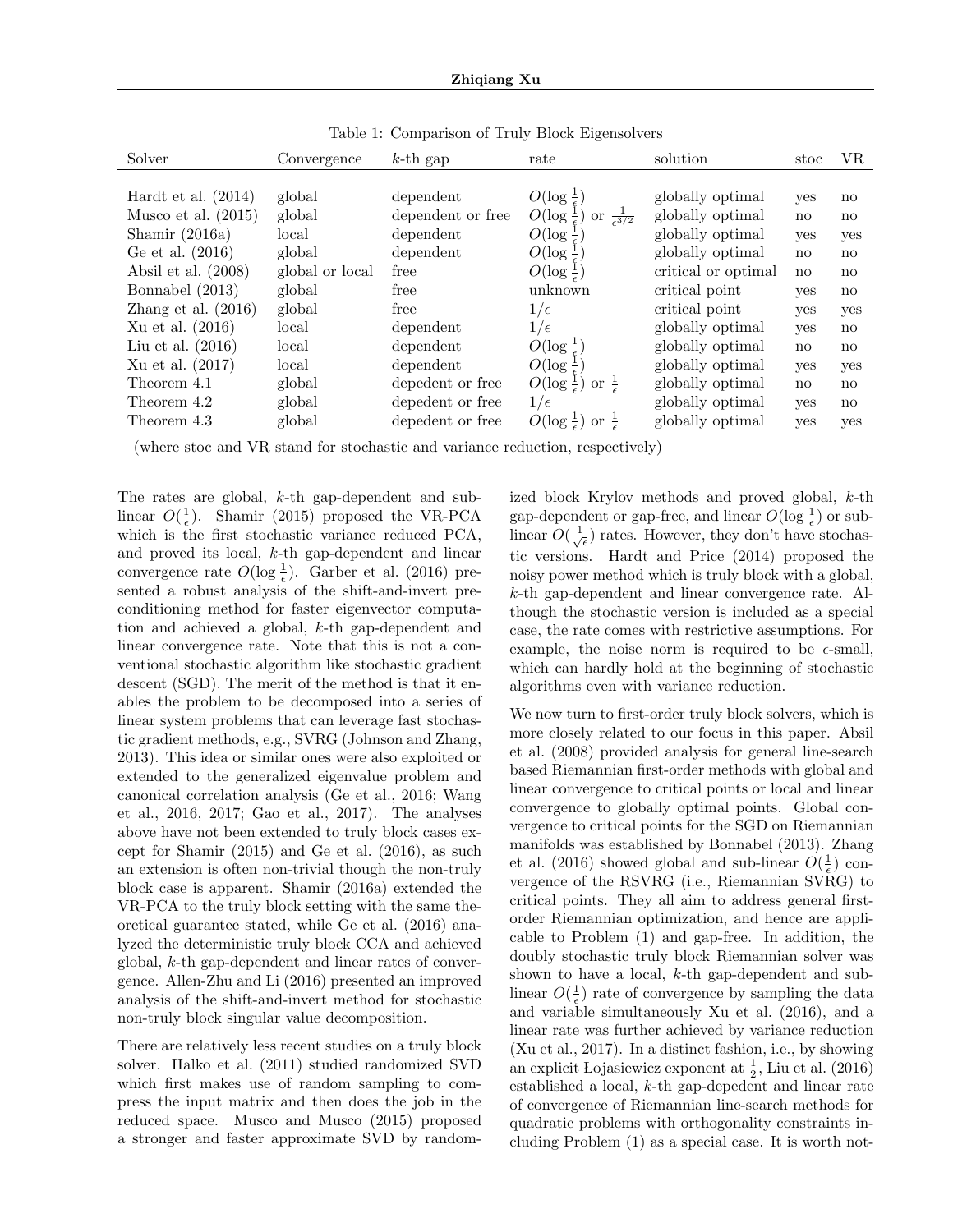ing that the block VR-PCA is subsumed by first-order truly block solvers as well. Our work falls into this category. Deterministic, vanilla stochastic, and RSVRG truly block solves are proved to converge to a globally optimal solution at global, k-th gap-dependent/-free, and linear  $O(\log{\frac{1}{\epsilon}})/\text{sub-linear } O(\frac{1}{\epsilon})$  rates. A comparison of truly block solvers is summarized in Table 1.

There have been a few gap-free studies as well (Musco and Musco, 2015; Allen-Zhu and Li, 2016). Note that the gap-freeness in previous analysis means that convergence does not depend on any of  $(n-1)$  gaps. Our analysis shows that the dependence on gaps is inherent in characterizing convergence of such solvers. Specifically, it depends either on the  $k$ -th gap itself or on its nearest positive ones. And they are unified in a concept called generalized k-th gap. It brings new understandings other than the gap-free analysis. While our analysis is based on first-order Riemannian optimization, the idea might be instrumental to other scenarios as well.

## 3 PRELIMINARIES

In this section, we present some basic background knowledge on Riemannian optimization. It is then followed by a brief introduction to three types of firstorder Riemannian gradient solvers that are to be analyzed.

#### 3.1 Riemannian Optimization

For a d-dimensional Riemmanian manifold (Lee, 2012) M its tangent space at a point  $X \in \mathcal{M}$ , denoted as  $T_{\mathbf{X}}\mathcal{M}$ , is a d-dimensional Euclidean space  $\mathbb{R}^d$  tangential to  $M$  at  $X$ . The Riemannian gradient of a function  $f(\mathbf{X})$  on M, denoted as  $\nabla f(\mathbf{X})$ , depends on the Riemannian metric which is a family of smoothly varying inner products on tangent spaces, i.e.,  $\langle \xi, \eta \rangle_{\mathbf{X}}$ , where  $\xi, \eta \in T_{\mathbf{X}}\mathcal{M}$  for any  $\mathbf{X} \in \mathcal{M}$ .  $\nabla f(\mathbf{X}) \in T_{\mathbf{X}}\mathcal{M}$  is the unique tangent vector that satisfies

$$
\langle \tilde{\nabla} f(\mathbf{X}), \xi \rangle_{\mathbf{X}} = Df(\mathbf{X})[\xi]
$$

for any  $\xi \in T_{\mathbf{X}}\mathcal{M}$ , where  $Df(\mathbf{X})[\xi]$  represents the directional derivative of  $f(\mathbf{X})$  in  $\xi$ . Updates in Riemannian gradient descent (Absil et al., 2008) on M can be written as:

$$
\mathbf{X}_{t+1} = R\left(\mathbf{X}_t, \alpha_{t+1} \tilde{\nabla} f(\mathbf{X}_t)\right),
$$

where  $\alpha_{t+1} > 0$  is the step-size along the gradient direction at the t-th step, and  $R(\mathbf{X}_t, \cdot)$  represents the retraction at  $X_t$  that maps a tangent vector  $\xi \in T_{X_t} \mathcal{M}$ to a point on  $M$ . An ideal retraction is the exponential map which, however, is computationally costly in general. Its first-order approximation is used in practice.

In addition, an arithmetic operator between tangent vectors at different points cannot act as in Euclidean space until they are parallel transported to the same tangent space. Likewise, only its first-order approximation of parallel transport, known as vector transport, is used. The vector transport of a tangent vector from **X** to **Y** on M, denoted as  $\mathcal{T}_{\mathbf{X}\to\mathbf{Y}}$ , is a mapping from  $T_{\mathbf{X}}\mathcal{M}$  to  $T_{\mathbf{Y}}\mathcal{M}$ . When M is an embedded Riemannian sub-manifold of a Euclidean space, it can be simply defined as  $\mathcal{T}_{\mathbf{X}\to\mathbf{Y}}(\xi_{\mathbf{X}}) = P_{\mathbf{Y}}(\xi_{\mathbf{X}})$  where  $P_{\mathbf{Y}}(\cdot)$ represents the orthogonal projector onto  $T_{\mathbf{Y}}\mathcal{M}$ .

Problem (1) can be treated as trace maximization on the Stiefel manifold, i.e.,

$$
St(n,k) = \{ \mathbf{X} \in \mathbb{R}^{n \times k} : \mathbf{X}^\top \mathbf{X} = \mathbf{I} \},
$$

where I represents an identity matrix of appropriate size. It is an embedded Riemannian sub-manifold of  $\mathbb{R}^{n \times k}$  with metric  $\langle \xi, \eta \rangle_{\mathbf{X}} = \text{tr}(\xi^{\top} \eta)$ , for  $\xi, \eta \in$  $T_{\mathbf{X}}\text{St}(n,k)$ . The projection of  $\xi \in \mathbb{R}^{n \times k}$  onto  $T_{\mathbf{X}}\text{St}(n, k)$  is given by

$$
P_{\mathbf{X}}(\xi) = (\mathbf{I} - \mathbf{X} \mathbf{X}^{\top})\xi + \mathbf{X} \operatorname{skew}(\mathbf{X}^{\top} \xi).
$$

In particular, Riemannian gradients can be obtained via projection of ambient Euclidean gradients  $\nabla f(\mathbf{X})$ , i.e.,  $\nabla f(\mathbf{X}) = P_{\mathbf{X}}(\nabla f(\mathbf{X}))$ . We use the retraction defined by the polar decomposition

$$
R(\mathbf{X}, \xi) = (\mathbf{X} + \xi)(\mathbf{I} + \xi^\top \xi)^{-1/2}, \ \xi \in T_{\mathbf{X}} \text{St}(n, k).
$$

#### 3.2 First-Order Riemannian Solvers

Solver 1: deterministic One update of the deterministic Riemannian gradient solver (Absil et al., 2008) is  $\mathbf{X}_{t+1} = R(\mathbf{X}_t, \alpha_{t+1} \tilde{\nabla} f(\mathbf{X}_t)),$  where  $\tilde{\nabla} f(\mathbf{X}_t) = (\mathbf{I} - \mathbf{X}_t \mathbf{X}_t^\top) \mathbf{A} \mathbf{X}_t.$ 

Solver 2: vanilla stochastic Assume that  $A =$  $(1/L)\sum_{i=1}^{L} \tilde{\mathbf{A}}_i$ . One update of the vanilla stochastic Riemannian gradient solver (Bonnabel, 2013) can be written as  $\mathbf{X}_{t+1} = R(\mathbf{X}_t, \alpha_{t+1} g(\mathbf{X}_t, y_{t+1})),$ where  $y_{t+1}$  is a random variable uniformly sampled from  $\{1, 2, \dots, L\}$  at the t-th step, and  $g(\mathbf{X}_t, y_{t+1})$  is stochastic Riemannian gradient defined  $\lim_{t \to \infty} g(\mathbf{X}_t, y_{t+1}) = (\mathbf{I} - \mathbf{X}_t \mathbf{X}_t^\top) \mathbf{A}_{t+1} \mathbf{X}_t \text{ with } \mathbf{A}_{t+1} =$  $\tilde{\mathbf{A}}_{y_{t+1}}$  and satisfying  $\mathbb{E}[g(\mathbf{X}_t, y_{t+1})|\mathbf{X}_t] = \tilde{\nabla}f(\mathbf{X}_t)$  with expectation taken with respect to  $y_{t+1}$ . Two gradients are related as follows

$$
g(\mathbf{X}_t, y_{t+1})
$$
  
=  $\tilde{\nabla}f(\mathbf{X}_t) + (\mathbf{I} - \mathbf{X}_t \mathbf{X}_t^{\top})(\mathbf{A}_{t+1} - \mathbf{A})\mathbf{X}_t, (2)$ 

where the last term is stochastic and zero-mean conditioned on  $X_t$ . In particular, the step-size sequence satisfies  $\sum_t \alpha_t = +\infty$  and  $\sum_t \alpha_t^2 < +\infty$  so that  $\alpha_t$ decays to zero but not too fast. In practice, it is often set to  $\alpha_t = \vartheta(t+\tau)^{-\kappa}$  with constants  $\vartheta > 0, \tau \ge 0$ and  $\kappa \in (0.5, 1]$ .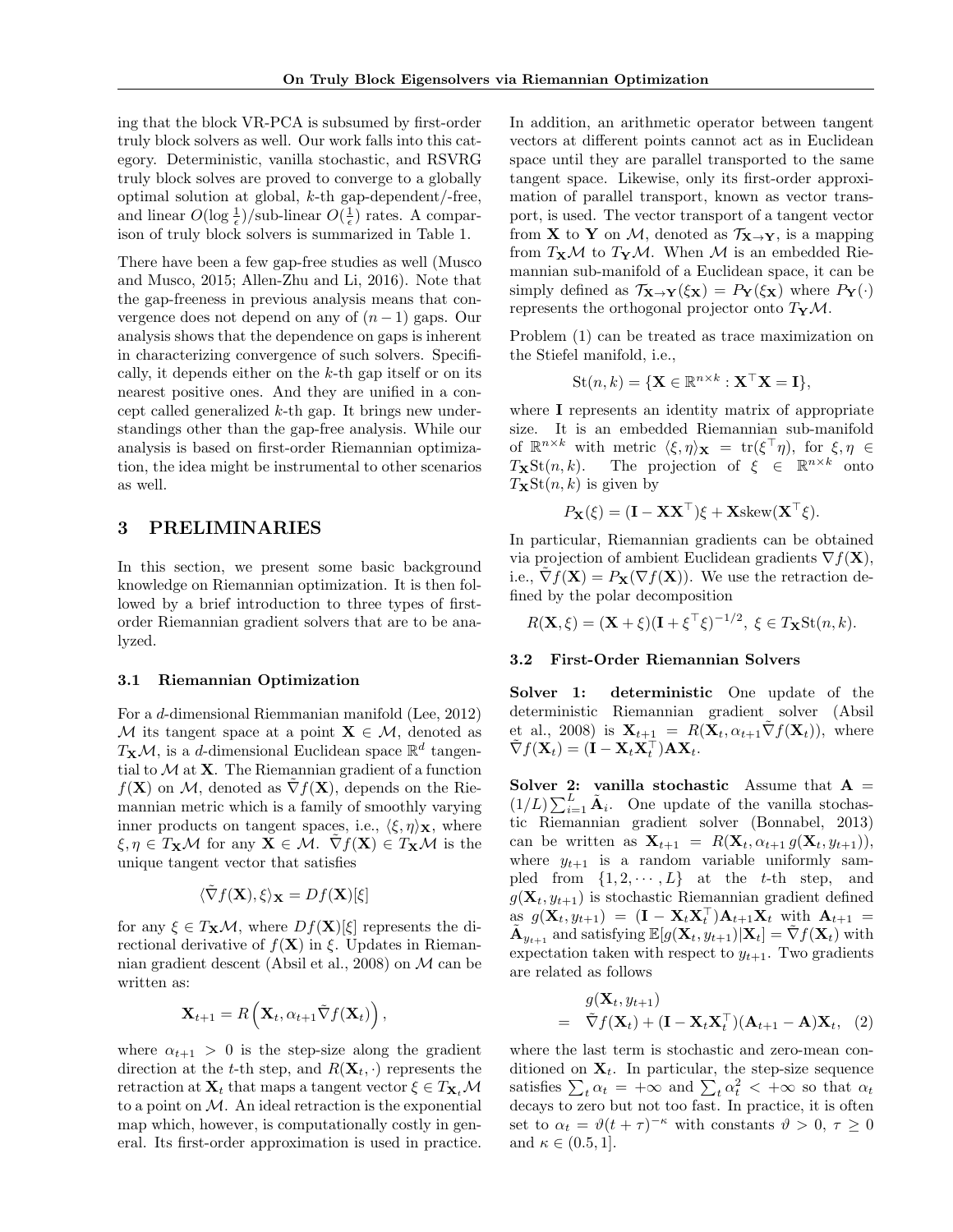#### Algorithm 1 RSVRG eigensolver

- 1: Input: matrix **A**, initial iterate  $\tilde{\mathbf{X}}_0$ , step-size  $\alpha$ , epoch length m
- 2: for  $s = 1, 2, \cdots$  do
- 3:  $\tilde{\nabla} f(\tilde{\mathbf{X}}_{s-1}) = (\mathbf{I} \tilde{\mathbf{X}}_{s-1}\tilde{\mathbf{X}}_{s-1}^{\top})\mathbf{A}\tilde{\mathbf{X}}_{s-1}$
- 4:  $\mathbf{X}_0 = \tilde{\mathbf{X}}_{s-1}$
- 5: for  $t = 1, 2, \dots, m$  do
- 6: Pick  $y_t \in \{1, 2, ..., L\}$  uniformly at random

7: 
$$
\mathbf{X}_t = R\left(\mathbf{X}_{t-1}, \alpha g(\tilde{\mathbf{X}}_{s-1}, \mathbf{X}_{t-1}, y_t)\right)
$$
  
8: end for  
9: 
$$
\tilde{\mathbf{X}}_s = \mathbf{X}_m
$$

10: end for

Solver 3: variance reduction One update of RSVRG solver (Xu et al., 2017) can be written as  $\mathbf{X}_{t+1} = R(\mathbf{X}_t, \alpha_{t+1} g(\mathbf{X}, \mathbf{X}_t, y_{t+1}))$ , where the RSVRG is

$$
g(\tilde{\mathbf{X}}, \mathbf{X}_t, y_{t+1}) = g(\mathbf{X}_t, y_{t+1}) - \mathcal{T}_{\tilde{\mathbf{X}} \to \mathbf{X}_t}((g(\tilde{\mathbf{X}}, y_{t+1}) - \tilde{\nabla}f(\tilde{\mathbf{X}}))\mathbf{B}_t).
$$

 $\tilde{\mathbf{X}}$  is the estimated **X** at the snapshot point after every m steps.  $\mathbf{B}_t = \check{\mathbf{P}}_t \hat{\mathbf{P}}_t^\top$  is obtained from the SVD:  $\mathbf{X}_t^{\top} \tilde{\mathbf{X}} = \hat{\mathbf{P}}_t \mathbf{\Lambda}_t \check{\mathbf{P}}_t^{\top}$ . In addition,  $\mathcal{T}_{\tilde{\mathbf{X}} \to \mathbf{X}_t}$  transports gradients from tangent space  $T_{\tilde{\mathbf{X}}} \text{St}(n, k)$  to another  $T_{\mathbf{X}_t}$ St $(n, k)$ . Using Equation (2), this gradient can be expanded as follows:

$$
g(\tilde{\mathbf{X}}, \mathbf{X}_t, y_{t+1})
$$
\n
$$
= \tilde{\nabla} f(\mathbf{X}_t) + (\mathbf{I} - \mathbf{X}_t \mathbf{X}_t^{\top})(\mathbf{A}_{t+1} - \mathbf{A})\mathbf{X}_t -
$$
\n
$$
P_{\mathbf{X}_t}((\mathbf{I} - \tilde{\mathbf{X}} \tilde{\mathbf{X}}^{\top})(\mathbf{A}_{t+1} - \mathbf{A})\tilde{\mathbf{X}} \mathbf{B}_t)
$$
\n
$$
= \tilde{\nabla} f(\mathbf{X}_t) + (\mathbf{I} - \mathbf{X}_t \mathbf{X}_t^{\top})(\mathbf{A}_{t+1} - \mathbf{A})(\mathbf{X}_t - \tilde{\mathbf{X}} \mathbf{B}_t) +
$$
\n
$$
(\mathbf{I} - \mathbf{X}_t \mathbf{X}_t^{\top})\tilde{\mathbf{X}} \tilde{\mathbf{X}}^{\top} (\mathbf{A}_{t+1} - \mathbf{A})\tilde{\mathbf{X}} \mathbf{B}_t -
$$
\n
$$
\mathbf{X}_t \text{skew}(\mathbf{X}_t^{\top} (\mathbf{I} - \tilde{\mathbf{X}} \tilde{\mathbf{X}}^{\top})(\mathbf{A}_{t+1} - \mathbf{A})\tilde{\mathbf{X}} \mathbf{B}_t),
$$

which is related to the full gradient  $\tilde{\nabla} f(\mathbf{X}_t)$  as well, albeit in a more complicated form. Note that  $q(\mathbf{X}, \mathbf{X}_t, y_{t+1}) - \nabla f(\mathbf{X}_t)$  is also stochastic and zeromean conditioned on  $X_t$ . Algorithmic steps are included in Algorithm 1 for reference.

## 4 Theoretical Analysis

Before proceeding with the analysis, necessary and important notions and notations are introduced including the potential function for measuring the closeness of the iterate  $X$  to a globally optimal solution. Main results are then presented and followed by proofs. Other proofs are deferred to the supplementary material.

#### 4.1 Notions and Notations

Suppose that **A** has eigenvalues  $\lambda_1 \geq \lambda_2 \geq \cdots \geq \lambda_n$ and corresponding eigenvectors  $\mathbf{v}_1, \mathbf{v}_2, \ldots, \mathbf{v}_n \in \mathbb{R}^{n \times 1}$ . Denote  $\Sigma_i = \text{diag}(\lambda_1, \dots, \lambda_i)$  and  $\mathbf{V}_i = (\mathbf{v}_1, \dots, \mathbf{v}_i)$ ,  $i = 1, 2, \dots, n$ . Let  $\mathcal{V} = \mathcal{V}_k$  be the set of globally optimal solutions to Problem (1), i.e.,

$$
\mathcal{V}_k = \{ \mathbf{V} \in \text{St}(n,k) : \mathbf{AV} = \mathbf{V} \mathbf{\Sigma}_k \}.
$$

For other  $l \neq k$ ,  $V_l$  can be similarly defined and assume that  $V_0 = \emptyset$ . For convenience, a k-dimensional subspace and one of its orthonormal bases  $V \in St(n, k)$ are used interchangeably and the concrete meaning is clear from the context. If  $\lambda_k > \lambda_{k+1}$  then  $V \in V$ is unique, otherwise the size of  $V$  depends on the algebraic/geometric multiplicity of  $\lambda_k$ . In any case, it suffices for our purpose to find a single  $V \in V$ .

Define the l-th gap  $\Delta_l = \lambda_l - \lambda_{l+1}$  for  $l = 1, \dots, n-1$ and  $\Delta_0 = +\infty$ ,  $\Delta_n = +\infty$ . Further, let

$$
k_{\min} = \max\{l : \Delta_l > 0, l = 0, 1, \cdots, k - 1\},
$$
  
\n
$$
k_{\max} = \min\{l : \Delta_l > 0, l = k, \cdots, n\}.
$$

Then  $k_{\text{max}} - k_{\text{min}}$  is the algebraic multiplicity of  $\lambda_k$ . If  $\Delta_k > 0$ , i.e.,  $k_{\text{max}} = k$ , then the analysis is termed to be  $k$ -th gap-dependent, otherwise it is  $k$ -th gap-free and  $\Delta_{k_{\text{min}}}$ ,  $\Delta_{k_{\text{max}}}$  are its nearest positive gaps. Note that we can always assume without loss of generality that

$$
0 < \min\{\Delta_{k_{\min}}, \Delta_{k_{\max}}\} < +\infty,
$$

otherwise  $k_{\text{max}} - k_{\text{min}} = n$ .  $f(\mathbf{X})$  then is a constant function equal to  $k\lambda_k$  and Problem (1) is trivial. We now can define generalized k-th gap as

$$
\Delta_g = \begin{cases} \Delta_k, & \Delta_k > 0\\ \min\{\Delta_{k_{\min}}, \Delta_{k_{\max}}\}, & \text{otherwise} \end{cases}
$$

which is always positive. As we will see shortly, the convergence is always generalized k-th gap-dependent.

For any  $\mathbf{X} \in \text{St}(n, k)$ ,  $\mathbf{Y} \in \text{St}(n, l)$ , since  $\|\mathbf{X}^\top \mathbf{Y}\|_2 \leq$  $\|\mathbf{X}\|_2 \|\mathbf{Y}\|_2 = 1$ , we can define principal angles (Golub and Van Loan)  $0 \leq \theta_1 \leq \theta_2 \leq \cdots \leq \theta_{\min\{k,l\}} \leq$  $\frac{\pi}{2}$  between them by singular values of  $X^{\top}Y$ , i.e.,  $\cos \theta_i(\mathbf{X}, \mathbf{Y}) = \sigma_i(\mathbf{X}^\top \mathbf{Y}), \; j = 1, \cdots, \min\{k, l\}.$  We use a variant of the Binet-Cauchy distance as our potential function. It is defined by principal angles between **X** and  $V_l \in V_l$  as follows

$$
\Psi(\mathbf{X}, \mathbf{V}_l) = 1 - \prod_{j=1}^{\min\{k, l\}} \cos^2 \theta_j(\mathbf{X}, \mathbf{V}_l),
$$

which can be related to determinants:

$$
\prod_{j=1}^{\min\{k,l\}} \cos^2 \theta_j(\mathbf{X}, \mathbf{V}_l) = \begin{cases} \det(\mathbf{X}^\top \mathbf{V}_l \mathbf{V}_l^\top \mathbf{X}), & l \geq k \\ \det(\mathbf{V}_l^\top \mathbf{X} \mathbf{X}^\top \mathbf{V}_l), & l < k \end{cases}.
$$

Note that when  $l = k$  then  $\Psi^{\frac{1}{2}}(\mathbf{X}, \mathbf{V}_l)$  recovers the Binet-Cauchy distance on Stiefel/Grassmann manifolds (Ham and Lee, 2008). It is easy to see that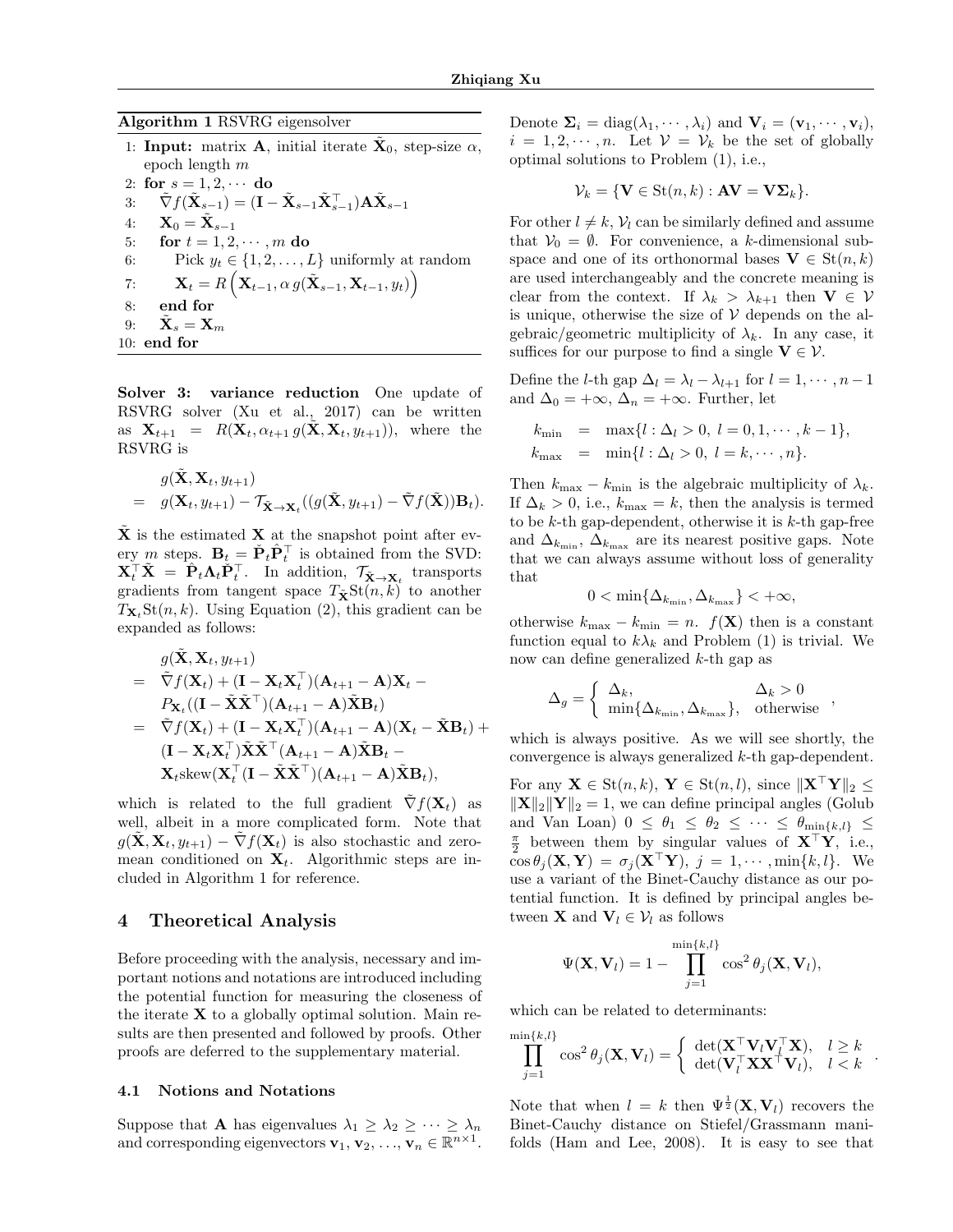.

 $\Psi(\mathbf{X}, \mathbf{V}_l) \in [0, 1]$ . Accordingly, we can define a variant of the Chordal distance as  $\Theta(\mathbf{X}, \mathbf{V}_l) = \min\{k, l\} \|\mathbf{X}^{\top} \mathbf{V}_{l}\|_{F}^{2} \in [0, \min\{k, l\}]$ .

#### 4.2 Main Results

For ease of exposition, hereafter, we use  $\rho$ ,  $\eta$ ,  $\xi$  to represent positive numerical constants with possibly varying values at different places or cases. We are interested in globally  $\epsilon$ -optimal solutions in terms of our potential function, i.e.,  $\Psi(\mathbf{X}, \mathbf{V}) < \epsilon$ . For  $\gamma \in$  $(0, 1)$  and  $1 \leq l < \frac{n+1}{2}$ , let

$$
p_l(\gamma) = 1 - \frac{\Gamma(\frac{l+1}{2})\Gamma(\frac{n-l+1}{2})}{\Gamma(\frac{1}{2})\Gamma(\frac{n+1}{2})} (\sin(\cos^{-1}(\gamma^{\frac{1}{2}l})))^{l(n-l)}
$$
  

$$
{}_2F_1(\frac{n-l}{2}, \frac{1}{2}, \frac{n+1}{2}; \mathbf{I}_{l \times l} \sin^2(\cos^{-1}(\gamma^{\frac{1}{2}l}))),
$$

where  ${}_2F_1$  is the Gaussian hypergeometric function of matrix argument. Define  $p_0(\gamma) = 0$  and

$$
p(\gamma) = \begin{cases} p_k(\gamma), & \Delta_k > 0\\ p_k(\gamma), & \Delta_k = 0 \text{ and } k_{\text{max}} = n\\ p_{k_{\text{max}}}(\gamma), & \Delta_k = 0 \text{ and } k_{\text{min}} = 0\\ p_{k_{\text{max}}}(\gamma), & \Delta_k = 0, 0 < k_{\text{min}} \text{ and } k_{\text{max}} < n \end{cases}
$$

The information about  $p(\gamma)$  that is useful to us is that  $0 < p(\gamma) < 1$  and  $p(\gamma) \to 0$  as  $\gamma \to 0$ . See Remark 2 with Lemma 4.7 in the supplementary material for details. Our main results are stated as follows, under the assumption that  $k_{\text{max}} \ll \frac{n+1}{2}$ .

**Theorem 4.1.** For any  $\epsilon, \gamma \in (0, 1)$ , with probability at least  $1 - p(\gamma)$ , Solver 1 is able to converge to a globally  $\epsilon$ -optimal solution  $\mathbf{V} \in \mathcal{V}$ , at a global and k-th gap-dependent rate  $O(\frac{1}{\gamma^2 \Delta_k^2} \log \frac{1}{\epsilon})$  with a constant step-size  $0 < \alpha < \min\{\rho, \frac{\gamma \Delta_k}{\eta}\}\$  or at a global and k-th gap-free rate  $O(\frac{1}{\epsilon})$  with diminishing stepsizes  $\alpha_t = \frac{\vartheta}{t+\tau}$  where  $2\gamma \min\{\Delta_{k_{\min}}, \Delta_{k_{\max}}\}\vartheta > 1$  and  $\vartheta < \tau \min\{\rho, \frac{\gamma \min\{\Delta_{k_{\min}}, \Delta_{k_{\max}}\}(1-\gamma)}{\eta}\}.$ 

**Theorem 4.2.** For any  $\epsilon, \gamma, \iota \in (0,1)$ , with probability at least  $1 - p(\gamma) - \iota$ , Solver 2 is able to converge to a globally  $\epsilon$ -optimal solution  $\mathbf{V} \in \mathcal{V}$  in expectation at a global and generalized k-th gap-dependent rate  $O(\frac{1}{\epsilon})$ with diminishing step-sizes  $\alpha_t = \frac{\vartheta}{t+\tau}$  where  $2\gamma \Delta_g \vartheta > 1$ and  $\vartheta < \tau \rho$ .

**Theorem 4.3.** For any  $\epsilon, \gamma, \iota \in (0,1)$ , with probability at least  $1 - p(\gamma) - \iota$ , Solver 3 is able to converge to a globally  $\epsilon$ -optimal solution  $\mathbf{V} \in \mathcal{V}$  in expectation at a global and k-th gap-dependent rate  $O(\frac{1}{\gamma^2 \Delta_k^2} \log \frac{1}{\epsilon})$  with a constant step-size  $0 < \alpha < \min\{\rho, \frac{\gamma \Delta_k}{\xi}\}\$  and the epoch length  $m \ge \frac{\log 2}{2\alpha(\gamma \Delta_k - \alpha \eta)}$  or at a global and k-th gap-free rate  $O(\frac{1}{\epsilon})$  with diminishing step-sizes  $\alpha_{s,t} =$  $\frac{\vartheta}{t+sm+\tau}$  where  $m \geq 1$ ,  $2\gamma \min\{\Delta_{k_{\min}}, \Delta_{k_{\max}}\}\vartheta > 1$  and  $\vartheta < \tau \rho$ .

Remark 1 For the k-th gap-free convergence, the role of nearest positive gaps  $\min\{\Delta_{k_{\min}}, \Delta_{k_{\max}}\}$  are covered up in theorems. In fact, the explicit rate is as follows:

$$
\Psi(\mathbf{X}_{t+1},\mathbf{V}_l)\leq \Psi(\mathbf{X}_0,\mathbf{V}_l)(\frac{\tau}{t+\tau+1})^{2\gamma\Delta_l\vartheta}+\frac{\eta}{t+\tau+1}.
$$

Setting  $l = k_{\text{min}}$  and  $l = k_{\text{max}}$  shows that larger values of  $\min\{\Delta_{k_{\min}}, \Delta_{k_{\max}}\}$  yield faster convergence to certain  $V \in \mathcal{V}$ . In addition, the k-th gap-free convergence of Solver 3 comes from a direct application of Theorem 4.2 for Solver 2, as RSVRG  $g(\mathbf{X}, \mathbf{X}_t, y_{t+1}) \in$  $T_{\mathbf{X}_t}$ St $(n, k)$  is a special case of the vanilla stochastic Riemannian gradient, i.e.,  $\mathbb{E}[g(\tilde{\mathbf{X}}, \mathbf{X}_t, y_{t+1})|\mathbf{X}_t] =$  $\nabla f(\mathbf{X}_t)$ .

**Remark 2**  $\gamma$  is related to the initial  $\mathbf{X} \in \text{St}(n, k)$ . We can see that larger  $\gamma$  yields faster convergence. In particular, we can take  $\gamma = \frac{1-\Psi(\mathbf{X}_0,\mathbf{V}_l)}{2}$ . However, it will be small if  $X_0$  is uniformly sampled from  $Grass(n, k)$  at random<sup>2</sup>, especially in the highdimensional setting. Large values of  $\gamma$  can be expected from a warm start to solvers. Wart-started solvers are given an initial  $\mathbf{X}_0$  close to a solution and thus having a small value of  $\Psi(\mathbf{X}_0, \mathbf{V}_l)$ . This explains the better performance achieved by hybrid solvers (Shamir, 2016a; Xu et al., 2017). Note that small values of  $\gamma$  does not affect global convergence in our analysis, while their counterparts do in local convergence analysis (Shamir, 2016a; Xu et al., 2017).

#### 4.3 Proofs

Before proofs, we present several supporting lemmas. First, wee have the following obvious lemma which holds no matter whether  $\Delta_k = 0$ .

**Lemma 4.4.**  $\mathbf{X} \in \mathcal{V}$  if and only if  $\Psi(\mathbf{X}, \mathbf{V}_{k_{\min}}) =$  $\Psi(\mathbf{X},\mathbf{V}_{k_{\max}})=0.$ 

As we can assume  $k_{\text{max}} - k_{\text{min}} < n$ , there are four scenarios to be handled:

- $\Delta_k > 0$ . We then have  $\Delta_g = \Delta_k$  and only need to show that  $\Psi(\mathbf{X}_t, \mathbf{V}) < \epsilon$  for each solver as **V** is unique.
- $\Delta_k = 0$  and  $k_{\text{min}} = 0$ . We then have  $\Delta_q = \Delta_{k_{\text{max}}}$ and it suffices to show that  $\Psi(\mathbf{X}_t, \mathbf{V}_{k_{\text{max}}}) < \epsilon$ , as every *k*-dimensional subspace of  $V_{k_{\text{max}}}$  constitutes a solution V.
- $\Delta_k = 0$  and  $k_{\text{max}} = n$ . We then have  $\Delta_g = \Delta_{k_{\text{min}}}$ and it suffices to show that  $\Psi(\mathbf{X}_t, \mathbf{V}_{k_{\text{min}}}) < \epsilon$ ,

<sup>&</sup>lt;sup>2</sup>Quotient manifold Grass $(n, k) = \text{St}(n, k)/\text{St}(k, k)$ .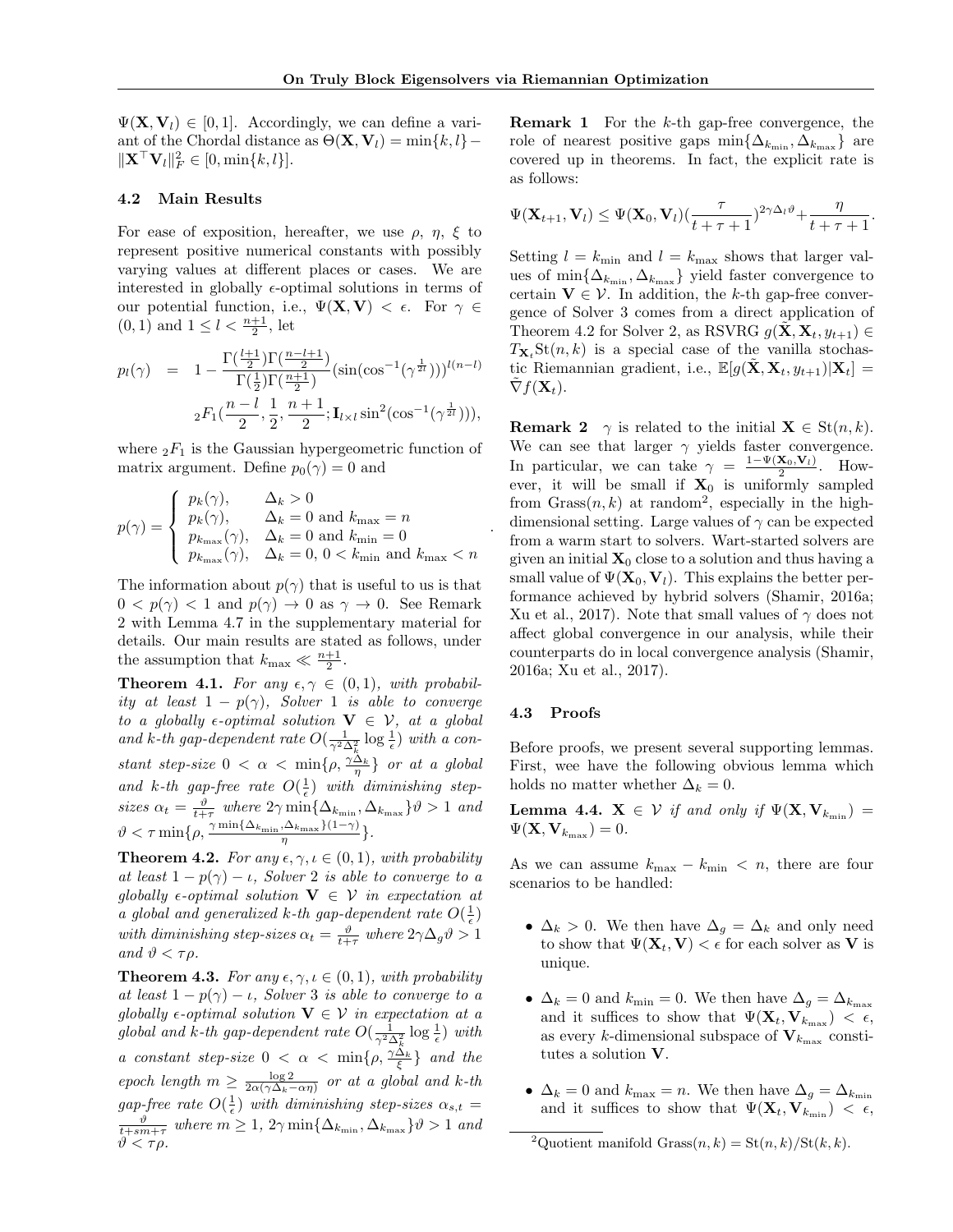as the direct sum of  $V_{k_{\text{min}}}$  and every  $(k - k_{\text{min}})$ dimensional subspace of  ${\rm\bf V}_{k_{\rm min}}^\perp$  constitutes a solution V where  $V_{k_{\min}}^{\perp}$  represents the orthogonal complement of  $V_{k_{\text{min}}}$ .

•  $\Delta_k = 0, 0 < k_{\text{min}}$  and  $k_{\text{max}} < n$ . We then have  $\Delta_g = \min\{\Delta_{k_{\text{min}}}, \Delta_{k_{\text{max}}}\}\$ and need to show that both  $\Psi(\mathbf{X}_t,\mathbf{V}_{k_{\text{min}}}) \leq \epsilon \text{ and } \Psi(\mathbf{X}_t,\mathbf{V}_{k_{\text{max}}}) \leq \epsilon.$ Then the direct sum of  $V_{k_{\text{min}}}$  and every  $(k-k_{\text{min}})$ dimensional subspace of  $\mathbf{V}_{k_{\text{max}}} - \mathbf{V}_{k_{\text{min}}}$  constitutes a solution V, where  $V_{k_{\text{max}}} - V_{k_{\text{min}}}$  represents the space  $V_{k_{\text{max}}}$  after removing its intersection with  $\mathbf{V}_{k_{\text{min}}}.$ 

Fortunately, they can be handled in a unified way. In what follows, assume that  $\Delta_l > 0$ . We now present three key lemmas.

Lemma 4.5. If  $\Psi(\mathbf{X}_t, \mathbf{V}_l) < 1 - \gamma$ ,  $0 < \alpha_{t+1} < \rho$ , and  $0 < \gamma < 1$ , we have

$$
\mathbb{E}[\Psi(\mathbf{X}_{t+1}, \mathbf{V}_l)|\mathbf{X}_t] \n\leq \Psi(\mathbf{X}_t, \mathbf{V}_l) - 2\alpha_{t+1}(1 - \Psi(\mathbf{X}_t, \mathbf{V}_l))E(\mathbf{X}_t) \n+ \alpha_{t+1}^2 \eta \Psi(\mathbf{X}_t, \mathbf{V}_k) + \alpha_{t+1}^2 \xi \beta_t,
$$

where

$$
E(\mathbf{X}_{t}) = \begin{cases} \operatorname{tr}(\mathbf{Q}_{l,t}^{\top} \mathbf{\Sigma}_{l} \mathbf{Q}_{l,t}) - \operatorname{tr}(\mathbf{X}_{l}^{\top} \mathbf{A} \mathbf{X}_{t}), & l \geq k \\ \operatorname{tr}(\mathbf{\Sigma}_{l}) - \operatorname{tr}(\mathbf{Q}_{l,t}^{\top} \mathbf{X}_{t}^{\top} \mathbf{A} \mathbf{X}_{t} \mathbf{Q}_{l,t}), & l < k \end{cases},
$$

$$
\mathbf{X}_{t}^{\top} \mathbf{V}_{l} = \begin{cases} \mathbf{P}_{l,t} \mathbf{\Lambda}_{l,t} \mathbf{Q}_{l,t}^{\top}, & l \geq k \\ \mathbf{Q}_{l,t} \mathbf{\Lambda}_{l,t} \mathbf{P}_{l,t}^{\top}, & l < k \end{cases}
$$

represents the rank-min ${k, l}$  SVD of  $\mathbf{X}_{t}^{\top} \mathbf{V}_{l}$ , and

$$
\beta_t = \begin{cases}\n0, & Solve\ 1 \\
1, & Solve\ 2 \\
\Psi(\mathbf{X}_t, \mathbf{V}_k) + \Psi(\tilde{\mathbf{X}}_{s-1}, \mathbf{V}_k), & Solve\ 3\n\end{cases}.
$$

This lemma characterizes a unified (stochastic) recurrence relation for three solvers.

#### Lemma 4.6.

$$
\Delta_l \Psi(\mathbf{X}_t, \mathbf{V}_l) \leq E(\mathbf{X}_t) \leq \min\{k, l\} (\lambda_1 - \lambda_n) \Psi(\mathbf{X}_t, \mathbf{V}_l).
$$

**Lemma 4.7.** For a uniformly sampled point  $Y \in$  $Gross(n, l)$  with  $l < \frac{n+1}{2}$  and  $0 < \gamma < 1$ , we have that  $\Psi(\mathbf{Y}, \mathbf{V}_l) < 1 - \gamma$  with probability at least  $1 - p_l(\gamma)$ .

We are now ready to prove theorems.

#### Proof of Theorem 4.1

*Proof.* Note that  $\beta_t = 0$  and first consider  $\Delta_k > 0$ . Setting  $l = k$  and  $\alpha_{t+1} = \alpha$  in Lemmas 4.5-4.6, we have

$$
\Psi(\mathbf{X}_{t+1}, \mathbf{V}) \leq \Psi(\mathbf{X}_t, \mathbf{V}) + \alpha^2 \eta \Psi(\mathbf{X}_t, \mathbf{V}) \n-2\alpha \Delta_k \Psi(\mathbf{X}_t, \mathbf{V})(1 - \Psi(\mathbf{X}_t, \mathbf{V})) \n\leq \Psi(\mathbf{X}_t, \mathbf{V})(1 - 2\alpha(\gamma \Delta_k - \eta \alpha)).
$$

When  $0 < \alpha < \min\{\rho, \frac{\gamma \Delta_k}{\eta}\}, \ \rho = 2\alpha(\gamma \Delta_k - \eta \alpha) \in$  $(0, 1)$  and  $\Psi(\mathbf{X}_t, \mathbf{V}) < 1 - \gamma$  for  $t \geq 1$ . We then get

$$
\Psi(\mathbf{X}_t, \mathbf{V}) \leq (1 - \rho) \Psi(\mathbf{X}_{t-1}, \mathbf{V})
$$
  
\n
$$
\leq \cdots
$$
  
\n
$$
\leq (1 - \rho)^t \Psi(\mathbf{X}_0, \mathbf{V}).
$$

By Lemma 4.7,  $\Psi(\mathbf{X}_0, \mathbf{V}) < 1 - \gamma$  with probability at least  $1 - p(\gamma)$ . Solving  $(1 - \rho)^T = \epsilon$  yields  $T =$  $\frac{1}{\rho} \log \frac{1}{\epsilon}$ . Hence, when  $0 < \alpha < \min\{\rho, \frac{\gamma \Delta_k}{\eta}\}\$ , Solver 1 returns a globally  $\epsilon$ -optimal solution after  $=$   $\frac{1}{\rho}$  log  $\frac{1}{\epsilon}$  =  $O(\frac{1}{\gamma^2 \Delta_k^2} \log \frac{1}{\epsilon})$ , with probability at least  $1 - p(\gamma)$ .

Consider  $\Delta_k = 0$  and set  $\alpha_t = \frac{\vartheta}{t+\tau}$ . If  $\Psi(\mathbf{X}_t, \mathbf{V}_l)$  <  $1 - \gamma$  and  $0 < \alpha_{t+1} < \rho$  (e.g.,  $\vartheta < \tau \rho$  suffices), then

$$
\Psi(\mathbf{X}_{t+1}, \mathbf{V}_l) \n\leq \Psi(\mathbf{X}_t, \mathbf{V}_l) - 2\alpha_{t+1} \gamma \Delta_l \Psi(\mathbf{X}_t, \mathbf{V}_l) \n+ \alpha_{t+1}^2 \eta \Psi(\mathbf{X}_t, \mathbf{V}_k) \n\leq (1 - 2\alpha_{t+1} \gamma \Delta_l) \Psi(\mathbf{X}_t, \mathbf{V}_l) + \eta \alpha_{t+1}^2.
$$

If  $\vartheta < \tau \min\{\rho, \frac{\gamma \Delta_l(1-\gamma)}{\eta}\}\$ , we have

$$
(1 - 2\alpha_{t+1}\gamma\Delta_k)(1 - \gamma) + \eta\alpha_{t+1}^2 < 1 - \gamma.
$$

Accordingly,  $\Psi(\mathbf{X}_t, \mathbf{V}_l) < 1 - \gamma$  for  $t \geq 1$  and thus the recursion holds for  $t \geq 0$ . By Lemma D.1 in Balsubramani et al. (2013), if  $2\gamma\Delta_l\vartheta > 1$  then recursion can yield

$$
\Psi(\mathbf{X}_{t+1},\mathbf{V}_l)\leq \Psi(\mathbf{X}_0,\mathbf{V}_l)(\frac{\tau}{t+\tau+1})^{2\gamma\Delta_l\vartheta}+\frac{\eta}{t+\tau+1},
$$

provided that  $\Psi(\mathbf{X}_0, \mathbf{V}_l)$  < 1 –  $\gamma$  and  $\vartheta$  <  $\tau \min\{\rho, \frac{\gamma \Delta_l(1-\gamma)}{\eta}\}.$  The proof completes by setting  $l = k_{\text{min}}$  and  $l = k_{\text{max}}$  and noting Lemma 4.7. П

#### Proof of Theorem 4.2

*Proof.* Note that  $\beta_t = 1$  and  $\alpha_t = \frac{\vartheta}{t+\tau}$  now. If  $\Psi(\mathbf{X}_0, \mathbf{V}_l)$  < 1 –  $\gamma$ , then there exists  $\rho$  such that  $\rho^2 \sqrt{2T \log(1/\iota)} + \rho^2 T + \Psi(\mathbf{X}_0, \mathbf{V}_l) < 1 - \gamma$  holds. By Lemma B.8,  $\Psi(\mathbf{X}_t, \mathbf{V}_l) < 1 - \gamma$  holds for  $1 \le t \le T - 1$ with probability at least  $1 - \iota$ . As a result, as long as  $\Psi(\mathbf{X}_t, \mathbf{V}_l) < 1 - \gamma$  and  $0 < \alpha_{t+1} < \rho$  (or  $\vartheta < \tau \rho$ ), we will have the recursion

$$
\mathbb{E}[\Psi(\mathbf{X}_{t+1}, \mathbf{V}_l)|\mathbf{X}_t] \n\leq \Psi(\mathbf{X}_t, \mathbf{V}_l) - 2\alpha_{t+1}\gamma \Delta_l \Psi(\mathbf{X}_t, \mathbf{V}_l) \n+ \alpha_{t+1}^2 \eta \Psi(\mathbf{X}_t, \mathbf{V}_k) + \alpha_{t+1}^2 \xi \n\leq (1 - 2\alpha_{t+1}\gamma \Delta_l) \Psi(\mathbf{X}_t, \mathbf{V}_l) + (\eta + \xi) \alpha_{t+1}^2,
$$

and then

$$
\mathbb{E}[\Psi(\mathbf{X}_{t+1}, \mathbf{V}_l)]
$$
  
 
$$
\leq (1 - 2\alpha_{t+1}\gamma\Delta_l)\mathbb{E}[\Psi(\mathbf{X}_t, \mathbf{V}_l)] + \eta\alpha_{t+1}^2
$$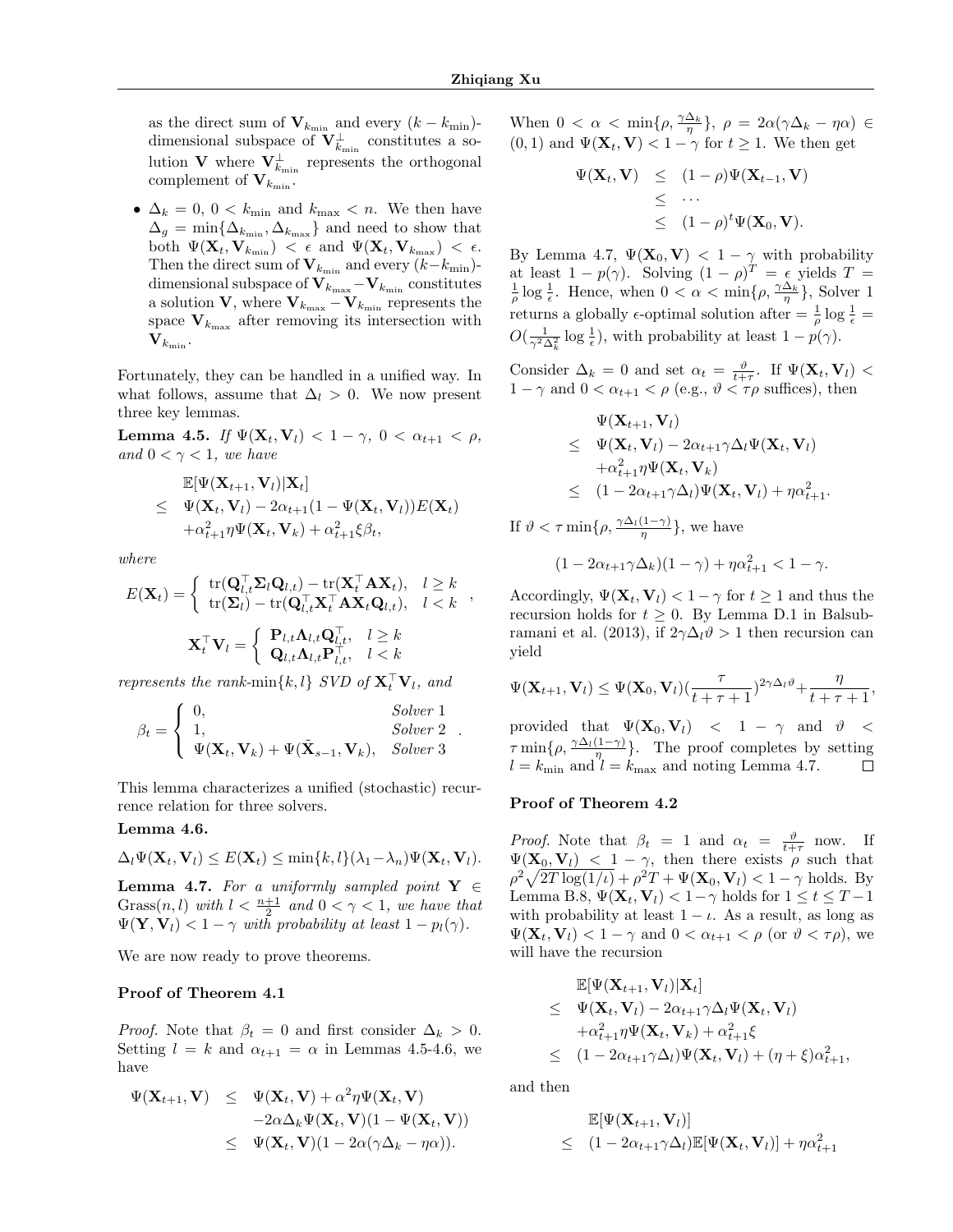holds for  $1 \le t \le T - 1$ . If  $\Psi(\mathbf{X}_0, \mathbf{V}_l) < 1 - \gamma$ ,  $\vartheta < \tau \rho$ and further  $2\gamma\Delta_k\vartheta > 1$ , as with the case of  $\Delta_k = 0$  in the proof of Theorem 4.1, we have

$$
\mathbb{E}[\Psi(\mathbf{X}_T,\mathbf{V}_l)] \leq \Psi(\mathbf{X}_0,\mathbf{V}_l) \left(\frac{\tau}{T+\tau}\right)^{2\gamma \Delta_l \vartheta} + \frac{\eta}{T+\tau}
$$

with probability at least  $1 - \iota$ . The proof completes.  $\Box$ 

#### Proof of Theorem 4.3

*Proof.* Note that  $\beta_t = \Psi(\mathbf{X}_t, \mathbf{V}_k) + \Psi(\tilde{\mathbf{X}}_{s-1}, \mathbf{V}_k)$  now. First consider  $\Delta_k > 0$ . Setting  $l = k$ ,  $\alpha_{t+1} = \alpha$  and by Lemmas 4.5-4.6, we have the following recursion

$$
\mathbb{E}[\Psi(\mathbf{X}_{t+1}, \mathbf{V})] \n\leq \mathbb{E}[\Psi(\mathbf{X}_t, \mathbf{V})] - 2\alpha \gamma \Delta_k \mathbb{E}[\Psi(\mathbf{X}_t, \mathbf{V})] \n+ \alpha^2 \eta \mathbb{E}[\Psi(\mathbf{X}_t, \mathbf{V})] \n+ \alpha^2 \xi \mathbb{E}[\Psi(\mathbf{X}_t, \mathbf{V})] + \alpha^2 \xi \mathbb{E}[\Psi(\tilde{\mathbf{X}}_{s-1}, \mathbf{V})] \n\leq (1 - 2\alpha (\gamma \Delta_k - (\eta + \xi)\alpha)) \mathbb{E}[\Psi(\mathbf{X}_t, \mathbf{V})] \n+ \alpha^2 \xi \mathbb{E}[\Psi(\tilde{\mathbf{X}}_{s-1}, \mathbf{V})].
$$

Similarly to the proof of Theorem 4.2, if  $\Psi(\tilde{\mathbf{X}}_{s-1}, \mathbf{V}) <$  $1 - \gamma$  and  $0 < \alpha < \rho$ , then  $\Psi(\mathbf{X}_t, \mathbf{V}) < 1 - \gamma$  holds for  $t = 1, \dots, m - 1$  with probability at least  $1 - \iota$ . The recursion then holds for  $t = 0, 1, \dots, m - 1$ . Letting  $\nu = 2\alpha(\gamma\Delta_k - \eta\alpha)$  and  $\mu = \alpha^2\xi$ , we can write

$$
\mathbb{E}[\Psi(\tilde{\mathbf{X}}_s, \mathbf{V})] = \mathbb{E}[\Psi(\mathbf{X}_m, \mathbf{V})]
$$
\n
$$
\leq (1 - \nu)\mathbb{E}[\Psi(\mathbf{X}_{m-1}, \mathbf{V})] + \mu \mathbb{E}[\Psi(\tilde{\mathbf{X}}_{s-1}, \mathbf{V})]
$$
\n
$$
\leq (1 - \nu)^m \mathbb{E}[\Psi(\mathbf{X}_0, \mathbf{V})]
$$
\n
$$
+ \mu \sum_{i=0}^{m-1} (1 - \nu)^i \mathbb{E}[\Psi(\tilde{\mathbf{X}}_{s-1}, \mathbf{V})]
$$
\n
$$
= ((1 - \nu)^m + \mu \sum_{i=0}^{m-1} (1 - \nu)^i) \mathbb{E}[\Psi(\tilde{\mathbf{X}}_{s-1}, \mathbf{V})]
$$
\n
$$
\leq ((1 - \nu)^m + \mu \sum_{i=0}^{\infty} (1 - \nu)^i) \mathbb{E}[\Psi(\tilde{\mathbf{X}}_{s-1}, \mathbf{V})]
$$
\n
$$
= ((1 - \nu)^m + \frac{\mu}{\nu}) \mathbb{E}[\Psi(\tilde{\mathbf{X}}_{s-1}, \mathbf{V})],
$$

where

$$
(1-\nu)^m = \exp\{m\log(1-\nu)\} \le \exp\{-m\alpha\nu\}.
$$

For any  $\delta \in (0, \frac{1}{2})$ , letting  $\mu \leq \delta \nu$  and  $\exp\{-m\alpha \nu\} \leq$  $1 - 2\delta$ , namely

$$
\alpha \le \frac{\gamma \Delta_k}{\xi}, \quad m \ge \frac{-\log(1 - 2\delta)}{\nu},
$$

we can arrive at

$$
\mathbb{E}[\Psi(\tilde{\mathbf{X}}_s, \mathbf{V})] \leq ((1 - \nu)^m + \frac{\mu}{\nu}) \mathbb{E}[\Psi(\tilde{\mathbf{X}}_{s-1}, \mathbf{V})] \leq (1 - \delta) \mathbb{E}[\Psi(\tilde{\mathbf{X}}_{s-1}, \mathbf{V})].
$$

Choose  $\delta = \frac{1}{4}$ . By recursion over s, we get that for any  $\iota \in (0,1)$  and  $\iota' \in (0, \frac{\iota}{S})$  it holds that

$$
\mathbb{E}[\Psi(\tilde{\mathbf{X}}_S, \mathbf{V})] \leq 2^{-S}\mathbb{E}[\Psi(\tilde{\mathbf{X}}_0, \mathbf{V})]
$$

with probability at least  $1 - St' = 1 - \iota$ . Solving  $2^{-S} = \epsilon$  yields  $S = O(\log \frac{1}{\epsilon})$  and thus  $T =$  $mS = O(\frac{1}{\gamma^2 \Delta_k^2} \log \frac{1}{\epsilon})$ . Noting Lemma 4.7, the k-th gap-dependent result holds.

Consider  $\Delta_k = 0$  now. Similarly, we have

$$
\mathbb{E}[\Psi(\mathbf{X}_{t+1}, \mathbf{V}_{l})] \n\leq \mathbb{E}[\Psi(\mathbf{X}_{t}, \mathbf{V}_{l})] - 2\alpha_{t+1}\gamma\Delta_{l}\mathbb{E}[\Psi(\mathbf{X}_{t}, \mathbf{V}_{l})] \n+ \alpha_{t+1}^{2}\eta \mathbb{E}[\Psi(\mathbf{X}_{t}, \mathbf{V}_{k})] \n+ \alpha_{t+1}^{2}\xi \mathbb{E}[\Psi(\mathbf{X}_{t}, \mathbf{V}_{k})] + \alpha_{t+1}^{2}\xi \mathbb{E}[\Psi(\tilde{\mathbf{X}}_{s-1}, \mathbf{V}_{k})] \n\leq (1 - 2\alpha_{t+1}\gamma\Delta_{l})\mathbb{E}[\Psi(\mathbf{X}_{t}, \mathbf{V}_{l})] + \alpha_{t+1}^{2}(\eta + \xi).
$$

Unfolding the epoch over  $s$  and using the step-size  $\alpha_{s,t} = \frac{\vartheta}{t+sm+\tau}$ , Solver 2 with RSVRG is recovered. The proof of the  $k$ -th gap-free result completes.  $\Box$ 

## 5 Discussions

In this paper, we studied generalized  $k$ -th gapdependent convergence properties of three types of first-order truly block Riemannian eigensolvers. For first-order truly block solvers, this is the first time that global convergence rates are established, though they exist already with other solvers. Our analysis demonstrates that the dependence on gaps is inherent in characterizing eigensolvers' convergence behaviors. They are related to either the  $k$ -th gap itself or its nearest positive ones corresponding to linear or sublinear rates. This work can be improved in several ways. First, there are some limitations in the current analysis. For example, Lemma 4.7 requires  $l < \frac{n+1}{2}$ . Although in general we have  $k \ll \frac{n+1}{2}$  for real problems, the case that  $k_{\text{max}} \ll \frac{n+1}{2}$  does not hold always in theory. Second, rates are not optimal. It would be a good direction to derive optimal rates matching those in other settings, e.g., non-truly solvers. Third, it is worth exploring ways of improving the quadratic dependence on the generalized k-th gap.

#### Acknowledgements

We would like to thank Renaud-Alexandre Pitaval for his insightful suggestion on the potential function. This research is supported by the funding from King Abdullah University of Science and Technology (KAUST).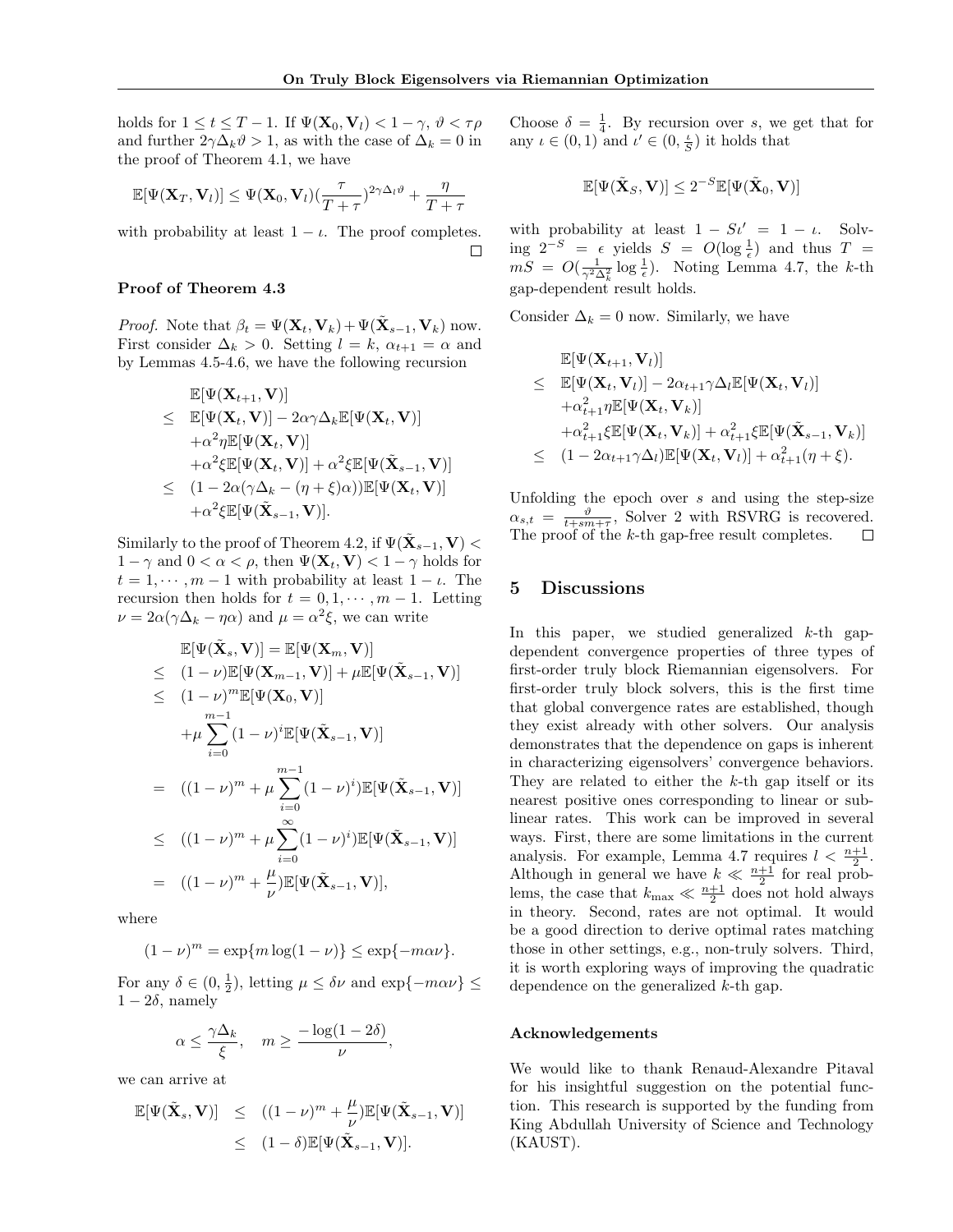# References

- P-A Absil, Robert Mahony, and Rodolphe Sepulchre. Optimization algorithms on matrix manifolds. Princeton University Press, 2008.
- Zeyuan Allen-Zhu and Yuanzhi Li. Even faster svd decomposition yet without agonizing pain. In Advances in Neural Information Processing Systems, pages 974–982, 2016.
- Akshay Balsubramani, Sanjoy Dasgupta, and Yoav Freund. The fast convergence of incremental pca. In Advances in Neural Information Processing Systems, pages 3174–3182, 2013.
- Silvere Bonnabel. Stochastic gradient descent on riemannian manifolds. IEEE Trans. Automat. Contr., 58(9):2217–2229, 2013. doi: 10.1109/TAC.2013.2254619.
- Chao Gao, Dan Garber, Nathan Srebro, Jialei Wang, and Weiran Wang. Stochastic canonical correlation analysis. CoRR, abs/1702.06533, 2017. URL http://arxiv.org/abs/1702.06533.
- Dan Garber, Elad Hazan, Chi Jin, Sham M. Kakade, Cameron Musco, Praneeth Netrapalli, and Aaron Sidford. Faster eigenvector computation via shiftand-invert preconditioning. In International Conference on Machine Learning, pages 2626–2634, 2016.
- Rong Ge, Chi Jin, Sham M. Kakade, Praneeth Netrapalli, and Aaron Sidford. Efficient algorithms for large-scale generalized eigenvector computation and canonical correlation analysis. In International Conference on Machine Learning, pages 2741–2750, 2016.
- Gene H. Golub and Charles F. Van Loan. Matrix Computations (3rd Ed.). Johns Hopkins University Press, Baltimore, MD, USA, 1996. ISBN 0-8018- 5414-8.
- G.H. Golub and C.F. Van Loan. Matrix Computations. Johns Hopkins Studies in the Mathematical Sciences. ISBN 9781421407944.
- Nathan Halko, Per-Gunnar Martinsson, and Joel A. Tropp. Finding structure with randomness: Probabilistic algorithms for constructing approximate matrix decompositions. SIAM Review, 53(2):217–288, 2011. doi: 10.1137/090771806.
- Jihun Ham and Daniel D. Lee. Grassmann discriminant analysis: a unifying view on subspace-based learning. In International Conference on Machine Learning, pages 376–383, 2008.
- Moritz Hardt and Eric Price. The noisy power method: A meta algorithm with applications. In Advances in Neural Information Processing Systems, pages 2861–2869, 2014.
- Moritz Hardt, Eric Price, and test. The noisy power method: A meta algorithm with applications. In Advances in Neural Information Processing Systems, pages 2861–2869, 2014.
- Uwe Helmke and John B Moore. Optimization and dynamical systems. Springer Science & Business Media, 2012.
- Rie Johnson and Tong Zhang. Accelerating stochastic gradient descent using predictive variance reduction. In Advances in Neural Information Processing Systems 26: 27th Annual Conference on Neural Information Processing Systems 2013. Proceedings of a meeting held December 5-8, 2013, Lake Tahoe, Nevada, United States., pages 315–323, 2013.
- TP Krasulina. The method of stochastic approximation for the determination of the least eigenvalue of a symmetrical matrix. USSR Computational Mathematics and Mathematical Physics, 9(6):189–195, 1969.
- John M. Lee. Introduction to smooth manifolds. Springer, 2012.
- Qi Lei, Kai Zhong, and Inderjit S. Dhillon. Coordinate-wise power method. In Advances in Neural Information Processing Systems 29: Annual Conference on Neural Information Processing Systems 2016, December 5-10, 2016, Barcelona, Spain, pages 2056–2064, 2016.
- Huikang Liu, Weijie Wu, and Anthony Man-Cho So. Quadratic optimization with orthogonality constraints: Explicit lojasiewicz exponent and linear convergence of line-search methods. In ICML, pages 1158–1167, 2016.
- Lester W Mackey. Deflation methods for sparse pca. In Advances in neural information processing systems, pages 1017–1024, 2009.
- Bojan Mohar and Svatopluk Poljak. Eigenvalues in combinatorial optimization. In Combinatorial and graph-theoretical problems in linear algebra, pages 107–151. Springer New York, 1993.
- Cameron Musco and Christopher Musco. Randomized block krylov methods for stronger and faster approximate singular value decomposition. In NIPS, pages 1396–1404, 2015.
- Cameron Musco, Christopher Musco, and test. Randomized block krylov methods for stronger and faster approximate singular value decomposition. In NIPS, pages 1396–1404, 2015.
- Andrew Y. Ng, Michael I. Jordan, and Yair Weiss. On spectral clustering: Analysis and an algorithm. In T.G. Dietterich, S. Becker, and Z. Ghahramani, editors, Advances in Neural Information Processing Systems 14, pages 849–856. MIT Press, 2002.